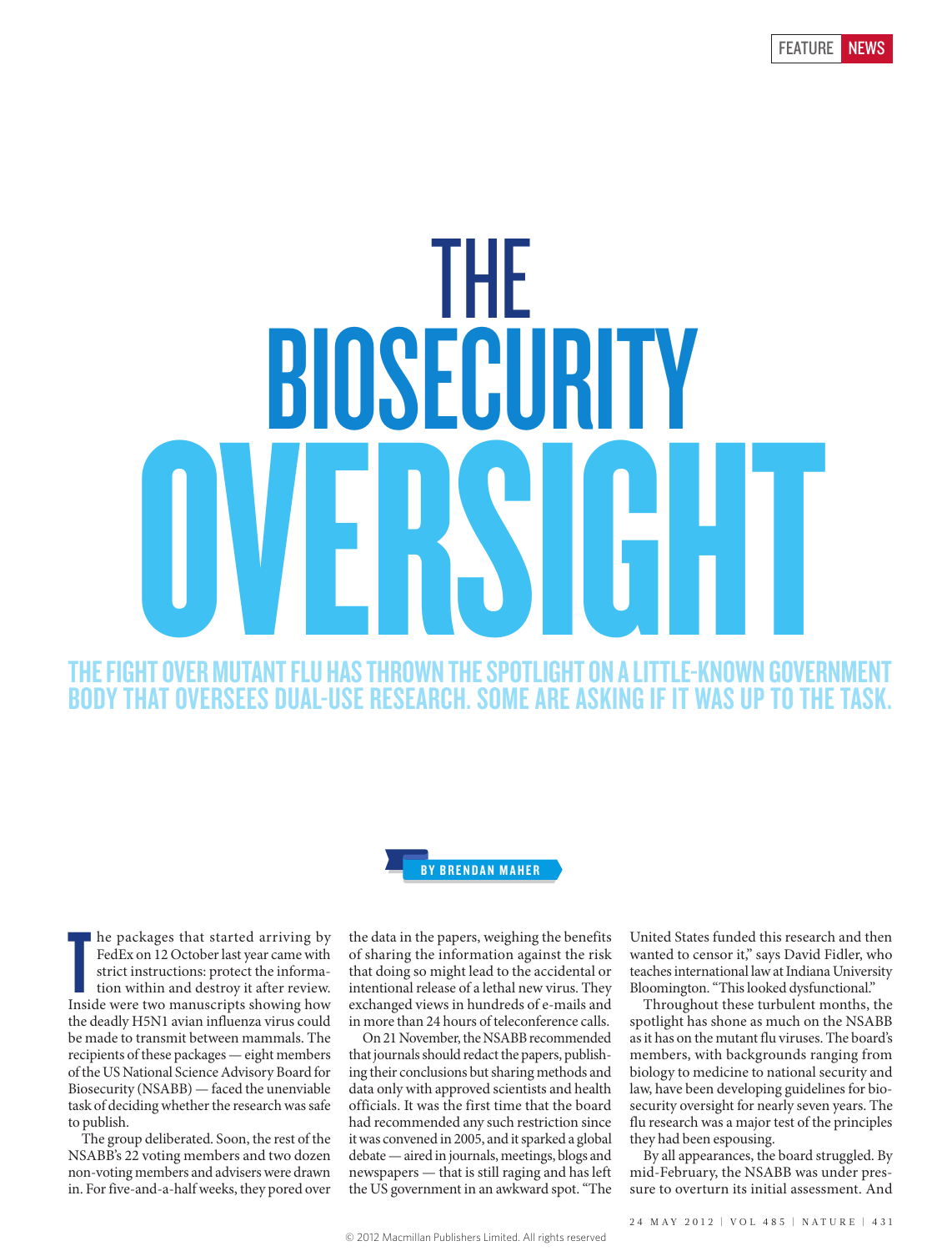in the last days of March, it did — voting unanimously in favour of full publication for one paper, which appeared early this month<sup>1</sup>. The board also recommended that the second paper be published, but six members dissented, arguing that the work still posed significant concerns. (That paper's publication is expected within weeks.) The whole episode has left many people with questions. Could the board have done better? Why wasn't the research flagged earlier? And is there a way to publish sensitive information while minimizing risks?

There is one point of agreement, says David Relman, a microbiologist at Stanford University in California and member of the NSABB: "This is not the way any of us wants to see these issues discussed, that is, at the eleventh hour and fifty-ninth minute."

#### **SECURITY SCARE**

The NSABB's roots can be traced back to October 2001, when letters carrying anthrax spores were sent to several public figures around the country (see 'Threat and response'). In response, the US government invested billions of dollars to prepare for future acts of bioterror, much of it channelled into pathogen research through the National Institute of Allergy and Infectious Diseases (NIAID) in Bethesda, Maryland. In parallel, Congress asked the National Academies to form a panel to recommend how dual-use research — work that could carry bioterror risks as well as benefits — should be identified, regulated and reported. Scientists were anxious to show that they could police their own work and avoid heavy-handed or cumbersome regulation from above. "The science community ought to come up with a process before the public demands the government do it for them," warned Parney Albright of the US Department of Homeland Security in 2003 (ref. 2).

Geneticist Gerald Fink at the Massachusetts Institute of Technology in Cambridge was chosen to chair the panel. The recommendations in the resulting 'Fink report', published in 2004, set out seven 'deadly sins': types of research that should warrant close scrutiny, such as experiments to render a vaccine ineffective or to make a pathogen more virulent. The report also called for the creation of a national advisory board to further explore the issues on a national and international stage. This would become the NSABB, an independent panel that is managed and supported by the National Institutes of Health (NIH). In June 2005, NIH director Elias Zerhouni swore in 23 NSABB members in Bethesda. Paul Keim, a microbiologist at Northern Arizona University in Flagstaff and acting chair of the NSABB, says that the ceremony involved the raising of hands. "We all kept from giggling," he says.

Right away, the board started to flesh out guidelines for a US policy on dual-use research. Its flagship document, released in 2007 and building on the Fink report, emphasized local self-governance, suggesting, for example, that investigators monitor their own and colleagues' projects, possibly with the help of existing institutional biosafety committees.

Although not officially part of the board's remit, the NIH also called on the NSABB to review the occasional paper that raised biosecurity concerns. The first two<sup>3,4</sup> to land in the board's lap, in 2005, dealt with efforts to resurrect the Spanish flu virus that was responsible for millions of deaths immediately after the First World War. The board recommended that the papers be published in full. Keim says he now wishes that the group had had more time to deliberate over the Spanish flu work, which raised many of the same issues as the

> "THE UNITED STATES FUNDED THIS RESEARCH AND THEN WANTED TO CENSOR IT."

current debate. "I guess I have some regrets about that decision because of the impact it would have had on policy," he says.

Nevertheless, the papers the board received last October were different from those it had handled before. Their roots go back to 1997, when H5N1 started devastating bird populations worldwide and health officials voiced alarm about the catastrophe that could ensue if the disease gained the ability to jump between humans. In 2006, the NIH convened a blue-ribbon panel to identify priority research on avian influenza. Among other projects, it highlighted the need for experiments to see how bird flu might evolve the ability to spread from person to person. Soon after, the NIH commissioned and funded several such projects, including one from Ron Fouchier at the Erasmus Medical Center in Rotterdam, the Netherlands, and one from Yoshihiro Kawaoka at the University of Wisconsin-Madison and the University of Tokyo. Robert Webster, a virologist at St Jude Children's Research Hospital in Memphis, Tennessee, and a member of the blue-ribbon panel, says that it paid close attention to the stringent biosafety requirements of such work, but that dual-use concerns "didn't really surface".

They should have, says Keim. The experiments committed at least two of the Fink report's deadly sins: they deliberately changed the host range of a pathogen and they increased its transmissibility. "You think about adapting H5N1 to mammals," Keim says, and you quickly "realize that there is the potential to do something very dangerous".

Concerns surfaced in September 2011, when Fouchier presented his results at a high-profile meeting in Malta. He described, in ominous terms, how he had mutated wild H5N1 virus to make it more likely to infect human cells. He had then let the virus evolve in ferrets, a good model for human transmission, until it was able to spread through the air by a cough or a sneeze. Kawaoka took a different approach, mutating a single gene from H5N1 and plugging it into a less pathogenic viral genome. What resulted — two influenza viruses that could spread in mammals, that most humans had never been exposed to and that stemmed from a virus with the potential to kill — was worrying.

Still, the board struggled with its decision. At first, says NSABB member Arturo Casadevall, a microbiologist at the Albert Einstein College of Medicine in New York, "I was very uncomfortable with the idea of redacting information because I think that it's a slippery slope". But the data and expert analysis assembled by the board convinced him that what Fouchier and Kawaoka had done was too easy to repeat. "We just didn't think it would be a good idea to put a recipe out there," he says. Michael Osterholm, a public-health researcher at the University of Minnesota in Minneapolis, emphasized his support for the research, but stressed the precautionary principle. Once the work was published, it could not be taken back. "You can't unring a bell," he said on several occasions.

In late December, the US Department of Health and Human Services, which oversees the NIH, announced that it would follow the NSABB's advice. The response was severe, says Keim. "That redaction approach has been universally panned," he says. "The investigators hated it, the people who weren't going to get the data hated it. The government hated it because they couldn't figure out how to do it."

Meanwhile, the NSABB's members were scrambling to make clear that the issues needed international discussion. In mid-February, Kawaoka and Fouchier presented their work at a closed meeting at the World Health Organization (WHO) in Geneva, Switzerland. They assured the researchers that the benefits — for monitoring wild viruses for potentially dangerous mutations and for vaccine development outweighed the risks. They also explained that the mutant viruses weren't necessarily lethal to the ferrets, something that hadn't been clear to everyone before. The attendees, mostly academic flu researchers, recommended that both papers be published in full.

In light of the new information, the NIH asked the NSABB to reconsider its position. A workshop was scheduled for 29–30 March.

### SECOND THOUGHTS

The meeting started at 7 a.m. in a sixth-floor conference room of building 31 on the NIH campus in Bethesda. Keim had heard the presentations at Geneva, but still couldn't predict how the rest of the board were going to react.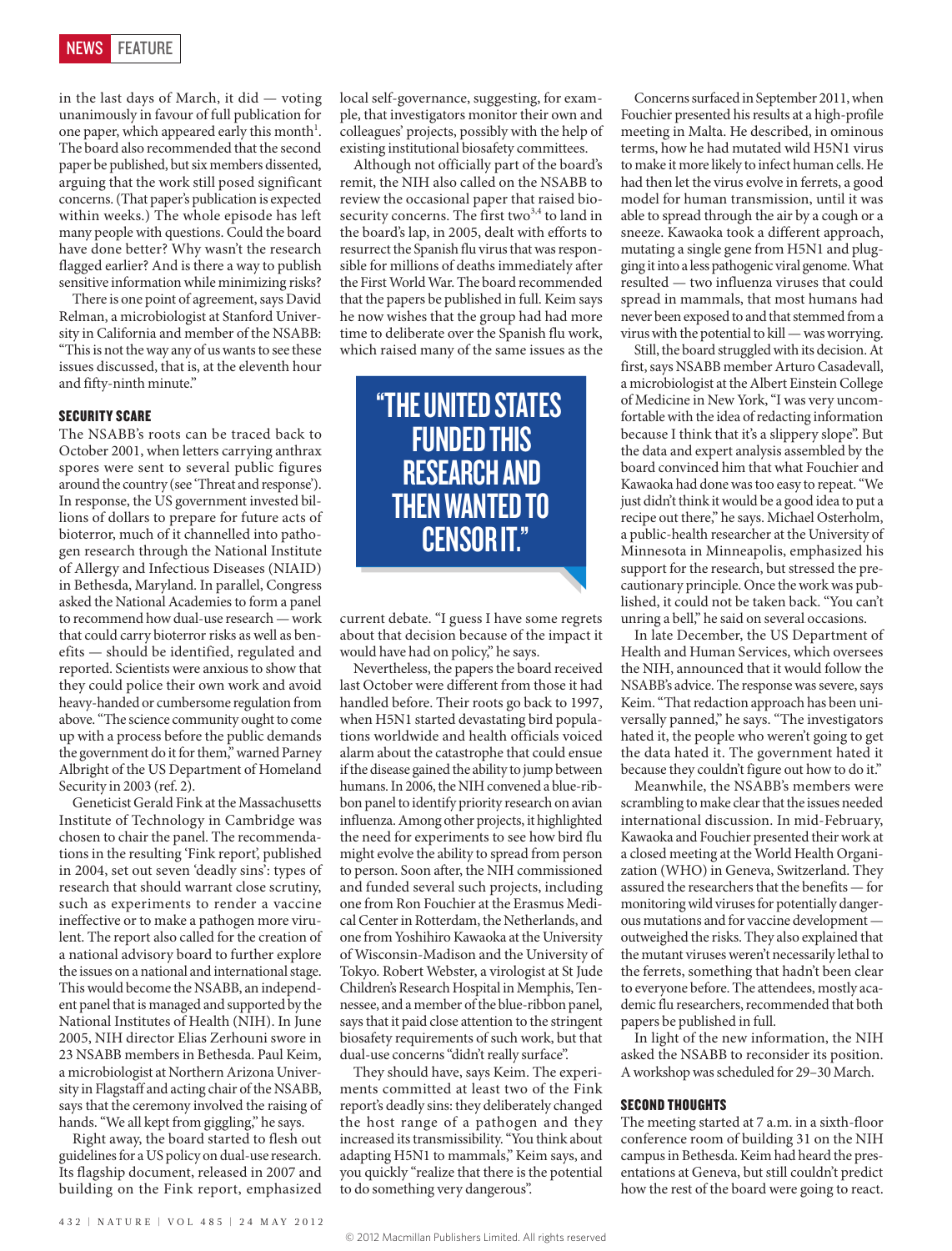## THREAT AND RESPONSE

Long-standing concerns about research with potential risks erupted into full-blown controversy late last year. The National Science Advisory Board for Biosecurity (NSABB) has been a central player throughout.

**2001** Australian researchers inadvertently create a highly pathogenic mousepox virus, prompting alarm that the technique could be used to weaponize smallpox.



2002

2004

**2001** Anthrax attacks in the United States show the reality of a bioterror act using sophisticated microbiology.



2001

**2003** A highly pathogenic form of H5N1 avian influenza begins to circulate. Several people are infected and as many as half the confirmed cases die from it.

**2003** The National Academies publishes the 'Fink' report (*Biotechnology Research in an Age of Terrorism*) which calls for the creation of the NSABB.

2002

**2005** The NSABB reviews two papers reconstructing the 1918 Spanish influenza virus genome. It recommends full publication of both.



2006

**2006** 

A blue-ribbon panel publishes a report prioritizing research into H5N1, which leads to funding of controversial work by Ron Fouchier and Yoshihiro Kawaoka.

2007

**2007** The NSABB publishes guidelines entitled *Proposed Framework for the Oversight of Dual Use Life Sciences Research*.



**12 September** Ron Fouchier (pictured) announces that he has created a mammaliantransmissible form of H5N1.

**21 November** The NSABB recommends that papers by Fouchier and Kawaoka be redacted: only certain researchers would gain access to full materials and methods.

**Controversy on mutant avian flu begins** 

**20 January** Fouchier, Kawaoka and 37 other flu researchers agree to a 60-day moratorium on research with the mutant strains.

**17 February** Experts convened by the World Health Organization conclude that the research should be published in full.

**30 March** After a two-day meeting, the NSABB recommends full publication of both papers, but the decision is not unanimous.

**2 May** Kawaoka's paper is published.



**2005**  The NSABB is sworn in.

2005

P. SCHNEIDER, *THE CHARLOTTE OBSERVER*/AP; GETTY IMAGES; T. TUMPEY/CDC; D.-J. VISSER/*THE NEW YORK TIMES*/REDUX/EYEVINE